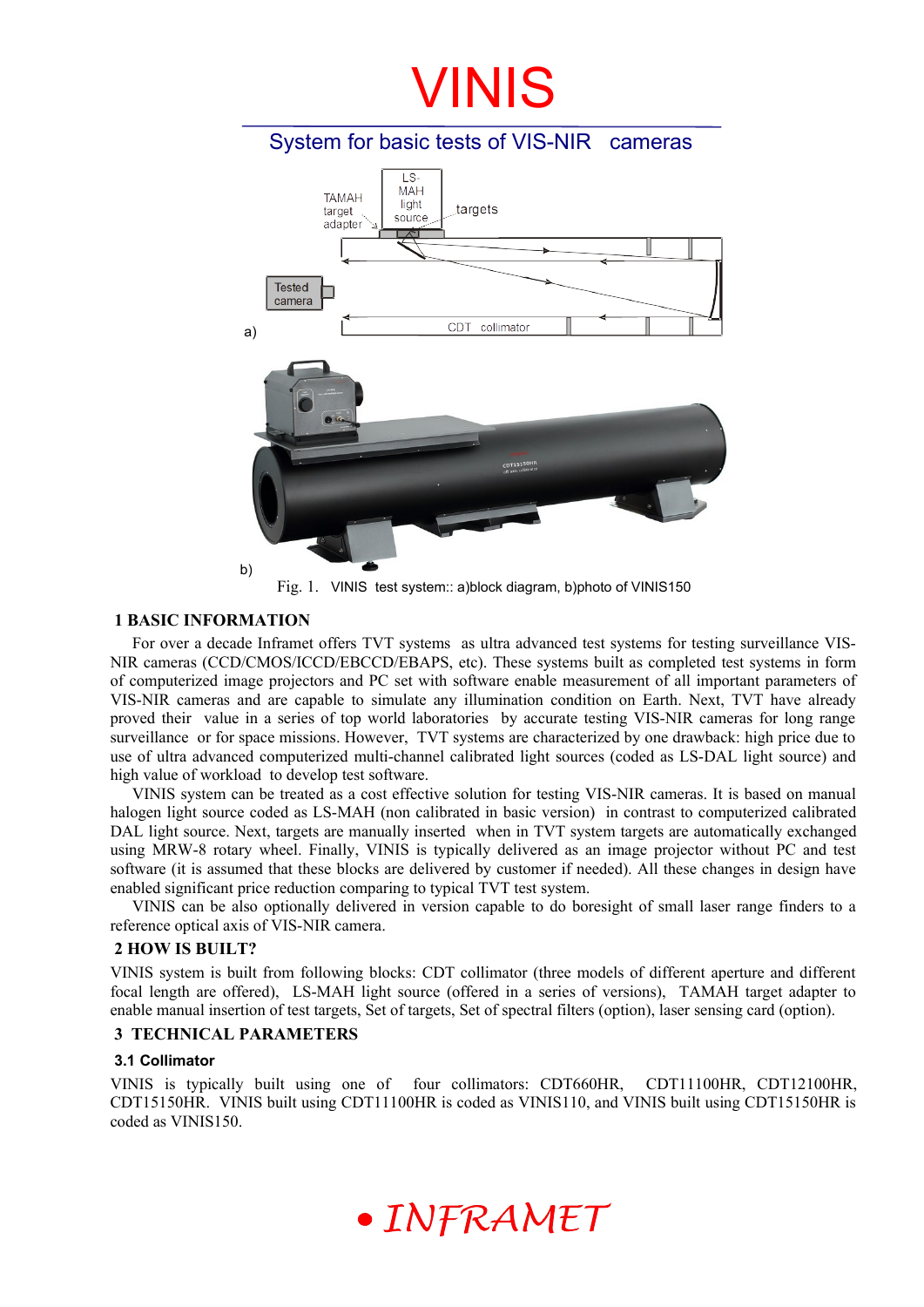### System for basic tests of VIS-NIR cameras

Table 1. Parameters of CDT collimators.

|                          | VINIS60          | VINIS110          | <b>VINIS120</b>   | VINIS150         |
|--------------------------|------------------|-------------------|-------------------|------------------|
| Parameter                | CDT660HR         | <b>CDT11100HR</b> | <b>CDT12100HR</b> | CDT15150         |
| Aperture                 | 60 <sub>mm</sub> | 110mm             | 120 <sub>mm</sub> | $150 \text{ mm}$ |
| Focal length             | $600 \text{ mm}$ | $1000$ mm         | $1000$ mm         | 1500 mm          |
| Collimator<br>resolution | $60$ lp/mrad     | $110$ lp/mrad     | $115$ lp/mrad     | $130$ lp/mrad    |

Detail parameter of CDT collimators are shown in data sheet <https://www.inframet.com/Data%20sheets/CDT.pdf>





605mm

250mm

Fig. 2. VINIS60 test system dimensions



Fig. 3. VINIS110 test system dimensions

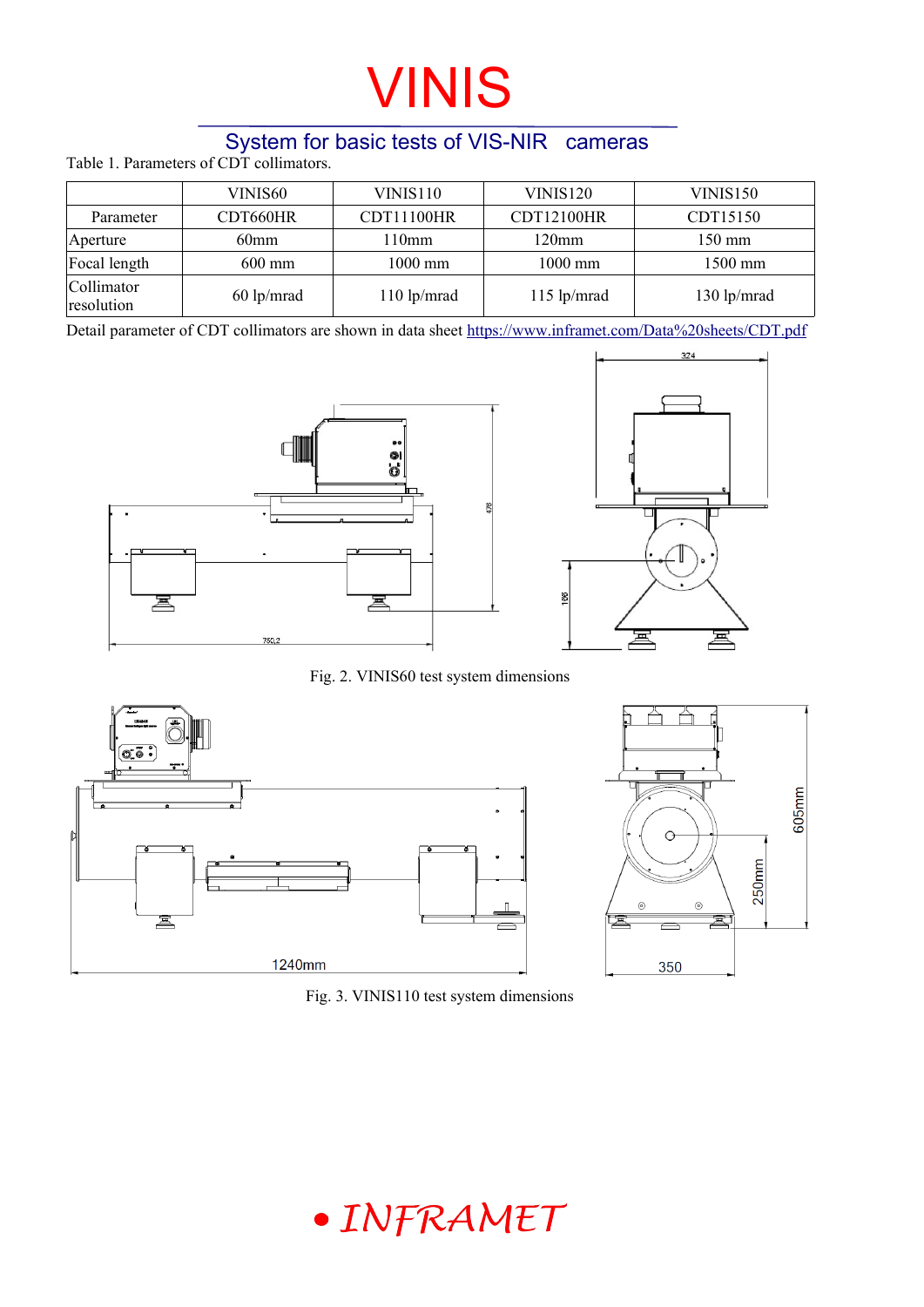### System for basic tests of VIS-NIR cameras

625mm



Fig. 4. VINIS150 test system dimensions

#### **3.2 Light source**

Table 2. Parameters of LS-MAH light source

| Parameter                                                                 | Value                                                                                                    |  |  |
|---------------------------------------------------------------------------|----------------------------------------------------------------------------------------------------------|--|--|
| Light emission source                                                     | Halogen bulb                                                                                             |  |  |
| Light source diameter                                                     | $40 \text{ mm}$                                                                                          |  |  |
| Spectral band                                                             | At least 400nm to 2000nm                                                                                 |  |  |
| Light spectrum                                                            | Light of 2856K color temperature in spectral band from 400nm to<br>1100nm (typical spectrum as in Fig.3) |  |  |
| Method of regulation of light<br>intensity                                | Manual rotation of a knob that controls opto-mechanical attenuator                                       |  |  |
| Range<br>of regulation<br>light<br>- of<br>intensity of the light emitter | At least 60 mcd/m <sup>2</sup> to 6 kcd/m <sup>2</sup> - basic version                                   |  |  |
| Method of regulation of light<br>spectrum                                 | Manual insertion of bandpass or narrow band filters (only in advanced<br>versions)                       |  |  |
| Total dynamic of light source                                             | At least $105$ - basic version                                                                           |  |  |
| Emission angle                                                            | Lambertian source at angles up to $15^{\circ}$                                                           |  |  |
| Calibration                                                               | Basic version: non calibrated                                                                            |  |  |
| Work temperature                                                          | $+5^{\circ}$ C to $+35^{\circ}$ C                                                                        |  |  |
| Storage temperature                                                       | -5 $\rm{^{\circ}C}$ to +55 $\rm{^{\circ}C}$                                                              |  |  |
| Humidity                                                                  | Up to $90\%$ (non condensing)                                                                            |  |  |
| Dimensions                                                                | 280x260x230                                                                                              |  |  |
| Mass                                                                      | $8$ kg                                                                                                   |  |  |

## · INFRAMET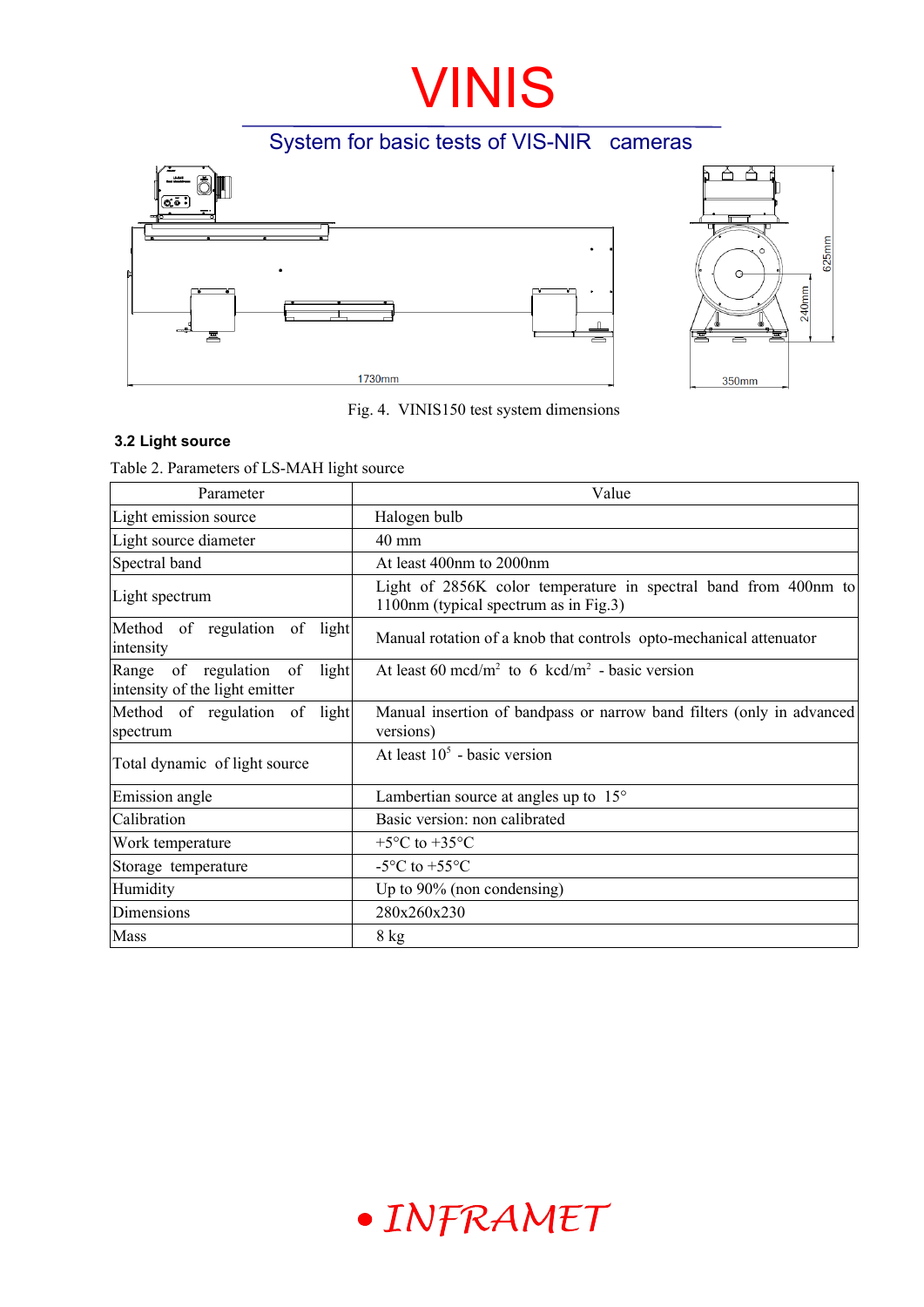

Fig.3. Spectrum of light emitted by LS-MAH source (continuous – real spectrum, dots – ideal 2856K source)

#### **3.3 TAMAH target adapter**

Mechanical adapter to enable manual insertion of a test target at collimator focal plane.

#### **3.4 Set of test targets**

VINIS is typically offered with a single positive 100% contrast USAF 1951 resolution target (groups from 0 to 6 ). Number of targets can be optionally expanded.

#### **4 OPTIONS**

VINIS is typically offered in 3 versions based on three collimators: CDT660HR collimator, CDT11100HR collimator, CDT15150HR collimator. However, different collimators can be offered too. Other options as below:

#### **4.1 Rotary wheel**

A1. TAMAH target adapter to enable manual insertion of test targets is replaced by MRW-8 rotary wheel that can be controlled using external electronic controller https://www.inframet.com/Data\_sheets/MRW8.pdf.

#### **4.2 Calibration in photometric units:**

B1. External luminance meter that measures absolute value of emitter luminance in  $\text{cd/m}^2$  units. Additional meter is delivered. Internal electronics is modified.

B2. LS-MAH communicates with PC. Software can be used to read and display current light luminance. Internal electronics is modified. PC with proper software to communicate with LS-MAH is delivered.

#### **4.3 Light spectrum**

- C1.Modified design of LS-MAS source enables regulation of light spectrum using manually inserted set of three band pass filters: visible only, NIR and SWIR only, SWIR only.
- C2. Modified design enables regulation of light spectrum using manually inserted set of three band pass filters (visible only, NIR and SWIR only, SWIR only) and a set of eight narrow band filters of 10nm spectral bands. Center wavelengths: 400nm, 500nm, 600nm, 700nm, 800nm, 900nm, 1000nm. Bigger number of filters or other wavelengths are possible.
- C3. As in B2 but spectral radiance in  $W/m^2$  sr  $\mu$ m units can be measured and absolute value is displayed by software. Attention: B3 option is possible only if A2 option is chosen, too.

#### **4.4 Test targets**

- D1. Set of five variable contrast USAF1951 targets is delivered.
- D2. Additional targets for MTF measurements are delivered: slanted edge and slanted L shape target.
- D3. Set of 3 pinhole targets is delivered.

#### **4.5 Light regulation dynamic**

E1. Light regulation dynamic is increased to  $10<sup>7</sup>$ . It means that luminance can be regulated in range at least from 0.06 mcd/m<sup>2</sup> to 6 kcd/m<sup>2</sup> and LS-MAH can be used to simulate dark night conditions.